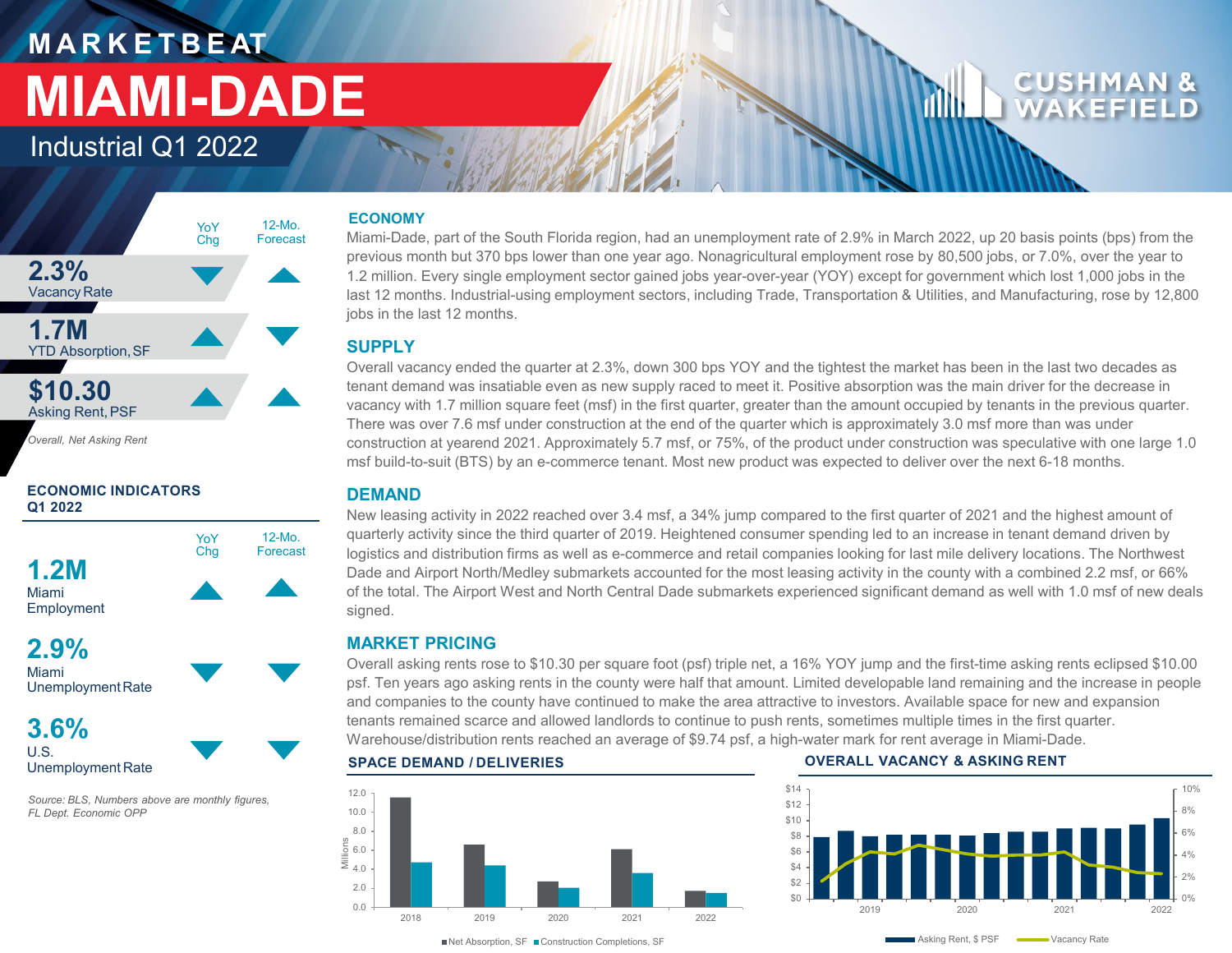## **M A R K E T B E AT MIAMI-DADE**

### CUSHMAN  $\mathbf{8}$

## Industrial Q1 2022

### **MARKET STATISTICS**

| <b>SUBMARKET</b>      | <b>INVENTORY</b><br>(SF) | <b>OVERALL VACANT</b><br>(SF) | <b>OVERALL</b><br><b>VACANCY RATE</b> | <b>YTD OVERALL NET</b><br><b>ABSORPTION (SF)</b> | <b>YTD NEW LEASING</b><br><b>ACTIVITY (SF)</b> | <b>UNDER CNSTR</b><br>(SF) | <b>CONSTR</b><br><b>COMPLETIONS</b><br>(SF) | <b>OVERALL</b><br><b>WEIGHTED AVG</b><br><b>NET RENT (MF)</b> | <b>OVERALL</b><br><b>WEIGHTED AVG</b><br><b>NET RENT (OS)</b> | <b>OVERALL</b><br><b>WEIGHTED AVG</b><br><b>NET RENT (W/D)</b> |
|-----------------------|--------------------------|-------------------------------|---------------------------------------|--------------------------------------------------|------------------------------------------------|----------------------------|---------------------------------------------|---------------------------------------------------------------|---------------------------------------------------------------|----------------------------------------------------------------|
| Airport North/Medley  | 22,910,957               | 592,205                       | 2.60%                                 | $-64,194$                                        | $-64,194$                                      | 200,000                    | 0                                           | \$9.35                                                        | \$18.02                                                       | \$8.73                                                         |
| Airport West          | 35,492,252               | 913,758                       | 2.60%                                 | 808,705                                          | 808,705                                        | 1,561,342                  | 869,511                                     | N/A                                                           | N/A                                                           | \$9.44                                                         |
| Hialeah               | 45,371,283               | 1,006,233                     | 2.20%                                 | $-41,086$                                        | $-41,086$                                      | 934,465                    | 127,150                                     | \$8.32                                                        | \$14.41                                                       | \$10.82                                                        |
| Airport East/Downtown | 7,673,056                | 105,125                       | 1.40%                                 | 124,659                                          | 124,659                                        | 480,844                    | 121,659                                     | \$10.70                                                       | \$9.22                                                        | \$7.39                                                         |
| Miami Lakes           | 4,791,921                | 98,688                        | 2.10%                                 | $-98,688$                                        | $-98,688$                                      | $\mathbf{0}$               |                                             | N/A                                                           | \$15.95                                                       | N/A                                                            |
| North Central Dade    | 31,498,198               | 536,872                       | 1.70%                                 | 53,910                                           | 53,910                                         | 1,480,880                  | 199,800                                     | N/A                                                           | \$20.34                                                       | \$9.47                                                         |
| Northeast Dade        | 2,907,298                | 14,130                        | 0.50%                                 | 135,161                                          | 135,161                                        | 132,894                    |                                             | N/A                                                           | \$22.00                                                       | N/A                                                            |
| Northwest Dade        | 6,283,527                | 322,590                       | 5.10%                                 | 822,556                                          | 822,556                                        | 1,624,674                  | 205,107                                     | N/A                                                           | N/A                                                           | \$8.95                                                         |
| South Dade            | 7,342,841                | 115,290                       | 1.60%                                 | $-1,640$                                         | $-1,640$                                       | 1,229,532                  | $\Omega$                                    | N/A                                                           | \$15.37                                                       | \$10.28                                                        |
| MIAMI-DADE TOTALS     | 164,271,333              | 3,704,891                     | 2.30%                                 | 1,739,383                                        | 1,739,383                                      | 7,644,631                  | 1,523,227                                   | \$9.57                                                        | \$16.87                                                       | \$9.74                                                         |

*\*Rental rates reflect weighted net asking \$psf/year* MF = Manufacturing OS = Office Service/Flex W/D = Warehouse/Distribution

| <b>PRODUCT TYPE</b>      | <b>INVENTORY</b><br>(SF) | <b>OVERALL VACANT</b><br>(SF) | <b>OVERALL</b><br><b>VACANCY RATE</b> |           | OTR OVERALL NET YTD OVERALL NET<br><b>ABSORPTION (SF) ABSORPTION (SF)</b> | <b>YTD NEW LEASING</b><br><b>ACTIVITY (SF)</b> | <b>UNDER CNSTR</b><br>(SF) | <b>CONSTR</b><br><b>COMPLETIONS</b><br>(SF) | <b>OVERALL</b><br><b>WEIGHTED AVG</b><br><b>NET RENT (OS)</b> |
|--------------------------|--------------------------|-------------------------------|---------------------------------------|-----------|---------------------------------------------------------------------------|------------------------------------------------|----------------------------|---------------------------------------------|---------------------------------------------------------------|
| Manufacturing            | 17,700,820               | 143,868                       | 0.8%                                  | 124.870   | 124,870                                                                   | 108,770                                        | 300,000                    |                                             | \$9.57                                                        |
| Office Service           | 8.754.951                | 153,551                       | 1.8%                                  | 11.824    | 11.824                                                                    | 69.374                                         |                            |                                             | \$16.87                                                       |
| Warehouse/Distribution   | 137,815,562              | 3,407,472                     | 2.5%                                  | 1,602,689 | 1,602,689                                                                 | 3,243,686                                      | 7.344.631                  | 1.523.227                                   | \$9.74                                                        |
| <b>MIAMI-DADE TOTALS</b> | 164,271,333              | 3,704,891                     | 2.3%                                  | 1,739,383 | 1,739,383                                                                 | 3,421,830                                      | 7,644,631                  | 1,523,227                                   | \$10.30                                                       |

### **KEY LEASE TRANSACTIONS Q1 2022**

| <b>PROPERTY</b>             | <b>SUBMARKET</b>   | <b>TENANT</b>                     | <b>RSF</b> | <b>TYPE</b> |
|-----------------------------|--------------------|-----------------------------------|------------|-------------|
| 5770 Miami Lakes Drive      | Miami Lakes        | Mr. Glass Doors and Windows       | 191.929    | <b>New</b>  |
| 21201 Northwest 43rd Avenue | North Central Dade | <b>USPS</b>                       | 179.634    | <b>New</b>  |
| 4120 W 91st Place           | Northwest Dade     | <b>Custom Veterinary Services</b> | 147,768    | <b>New</b>  |

*\*Renewals not included in leasing statistics*

### **KEY CONSTRUCTION COMPLETIONS YTD 2022**

| <b>PROPERTY</b>                   | <b>SUBMARKET</b>   | <b>MAJOR TENANT</b> |           | <b>OWNER/DEVELOPER</b>                       |
|-----------------------------------|--------------------|---------------------|-----------|----------------------------------------------|
| 4040 W 108th St-Buildings 1 and 2 | Northwest Dade     | Home Depot          | 1,050,000 | CenterPoint Properties / Flagler Development |
| 14350 Northwest 56th Court        | North Central Dade | Amazon              | 279.499   | Bridge Development / Bridge Development      |